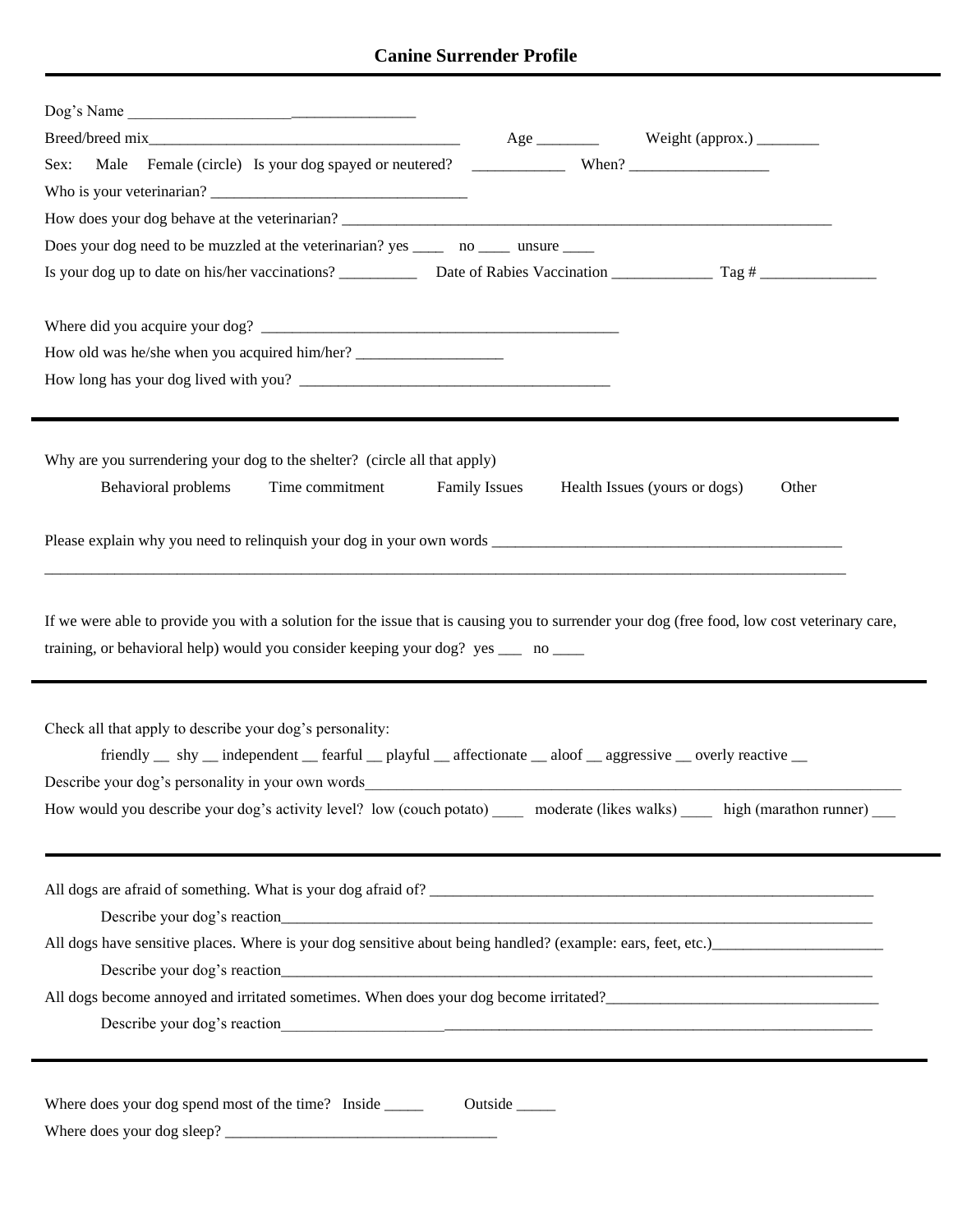| Do you have a fenced-in yard? If not, do you have: a tie-out or runner? Illectric fence?                                                                                                                                               |
|----------------------------------------------------------------------------------------------------------------------------------------------------------------------------------------------------------------------------------------|
| How long is your dog left in your yard each day?_________________________________                                                                                                                                                      |
|                                                                                                                                                                                                                                        |
| What kind of collar do you use? buckle collar ______ harness ______ head halter _______ pinch collar ________ shock collar _______                                                                                                     |
|                                                                                                                                                                                                                                        |
| Do you take your dog to public events? yes _____ no _____                                                                                                                                                                              |
| Please describe your dog's behavior when in places with busy human traffic or lots of noise or commotion (calm, nervous, anxious,                                                                                                      |
|                                                                                                                                                                                                                                        |
|                                                                                                                                                                                                                                        |
|                                                                                                                                                                                                                                        |
|                                                                                                                                                                                                                                        |
| How long each day is your dog left alone inside your home? Is he/she free or confined? _____________                                                                                                                                   |
|                                                                                                                                                                                                                                        |
|                                                                                                                                                                                                                                        |
| Is your dog housebroken? yes ____ no _____                                                                                                                                                                                             |
| Does your dog use pee pads inside the house for elimination? yes ____ no ____                                                                                                                                                          |
| Does your dog have accidents in the house? yes _____ no ________ If yes, how often? daily _____ weekly ____ once in a while _____                                                                                                      |
| urinate only _____ defecate only _____ both ____                                                                                                                                                                                       |
|                                                                                                                                                                                                                                        |
| How often? Daily _______ 1-2 times a week ________ 1-2 times a month _______ Occasionally _________                                                                                                                                    |
| If your dog has accidents or destroys things, is it only when left alone? yes _____ no ____                                                                                                                                            |
|                                                                                                                                                                                                                                        |
|                                                                                                                                                                                                                                        |
|                                                                                                                                                                                                                                        |
| What does your dog do when:                                                                                                                                                                                                            |
| someone knocks on the door?                                                                                                                                                                                                            |
| a visitor comes into the house?                                                                                                                                                                                                        |
| someone comes near you in the house?_                                                                                                                                                                                                  |
|                                                                                                                                                                                                                                        |
| someone approaches you on a walk?                                                                                                                                                                                                      |
|                                                                                                                                                                                                                                        |
| someone walks past the car when he/she is inside?                                                                                                                                                                                      |
| someone walks by the home when he/she is in the yard?<br><u>Letting and the contract of the state of the state of the state of the state of the state of the state of the state of the state of the state of the state of the stat</u> |
| you or someone else goes near the food bowl when he/she is eating?                                                                                                                                                                     |
|                                                                                                                                                                                                                                        |
|                                                                                                                                                                                                                                        |
|                                                                                                                                                                                                                                        |
|                                                                                                                                                                                                                                        |
|                                                                                                                                                                                                                                        |
|                                                                                                                                                                                                                                        |
| How would you describe your dog's behavior towards the children? mostly friendly __ tolerant __ nervous __ scared __                                                                                                                   |
| jumps on _____ too much for them in play (knocks over, etc.) _____                                                                                                                                                                     |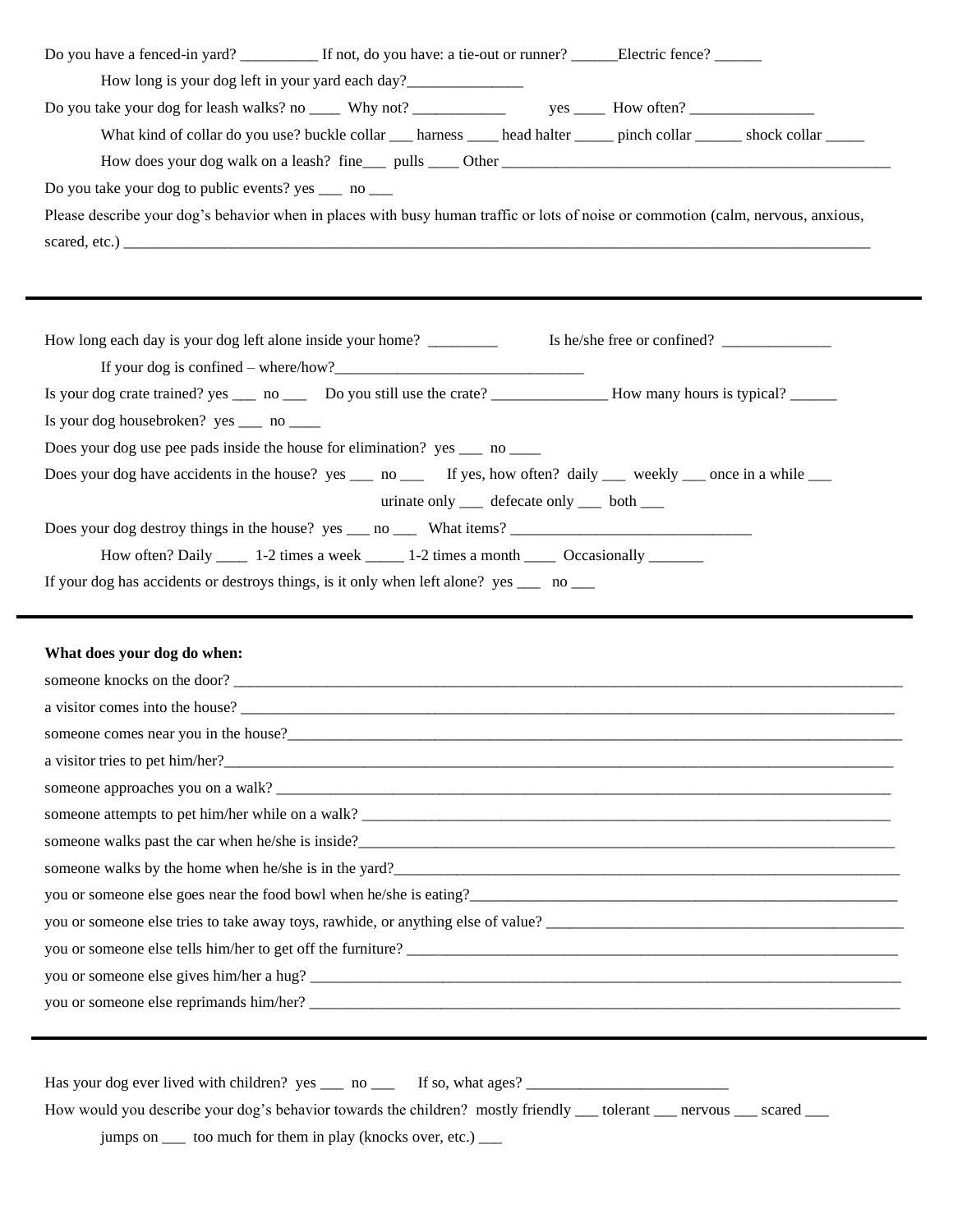| If your dog has had issues with the children that included behavior such as growling, showing teeth, or snapping at them please                     |  |  |  |  |
|-----------------------------------------------------------------------------------------------------------------------------------------------------|--|--|--|--|
| describe how many times and give as much detail as you can about each incident.                                                                     |  |  |  |  |
|                                                                                                                                                     |  |  |  |  |
|                                                                                                                                                     |  |  |  |  |
|                                                                                                                                                     |  |  |  |  |
| What does your dog do when:                                                                                                                         |  |  |  |  |
|                                                                                                                                                     |  |  |  |  |
|                                                                                                                                                     |  |  |  |  |
|                                                                                                                                                     |  |  |  |  |
|                                                                                                                                                     |  |  |  |  |
|                                                                                                                                                     |  |  |  |  |
|                                                                                                                                                     |  |  |  |  |
| you pick up a child?                                                                                                                                |  |  |  |  |
|                                                                                                                                                     |  |  |  |  |
| Dogs use behavior to let people know when they are uncomfortable. These warning behaviors are normal dog communication.                             |  |  |  |  |
| Under what circumstances has your dog snarled (show teeth) at you or someone else (please explain the situation and how often it occurs)            |  |  |  |  |
| Under what circumstances has your dog growled at your or someone else (please explain the situation and how often it occurs)                        |  |  |  |  |
| Under what circumstances has your dog snapped at you or someone else (please explain the situation and how often it occurs)                         |  |  |  |  |
| Under what circumstances has your dog nipped at you or someone else (please explain the situation and how often it occurs)                          |  |  |  |  |
| Under what circumstances has your dog bitten and broken skin on you or someone else (please explain the situation and how often it has<br>occurred) |  |  |  |  |
|                                                                                                                                                     |  |  |  |  |
|                                                                                                                                                     |  |  |  |  |
|                                                                                                                                                     |  |  |  |  |
|                                                                                                                                                     |  |  |  |  |
|                                                                                                                                                     |  |  |  |  |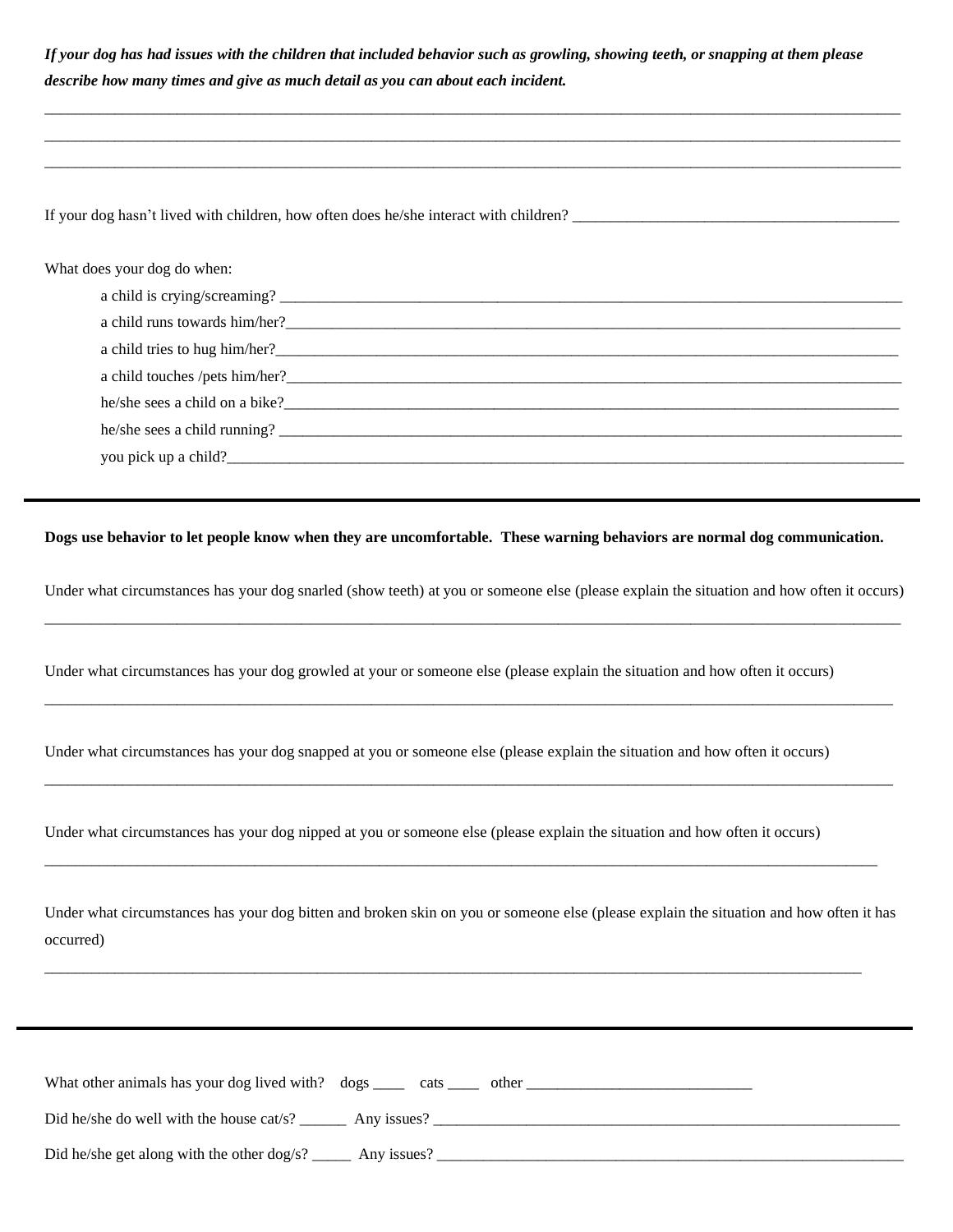| Does your dog guard his food or toys from other pets?                                                                                                                                                                                 |  |  |  |  |
|---------------------------------------------------------------------------------------------------------------------------------------------------------------------------------------------------------------------------------------|--|--|--|--|
| How does your dog react when he/she sees another dog while on a walk?                                                                                                                                                                 |  |  |  |  |
| Is his/her behavior different when on leash compared to when off leash when seeing another dog?                                                                                                                                       |  |  |  |  |
| Do you take your dog to the dog park? yes ______ no _______ Do you take your dog to doggie daycare? yes _____ no _____                                                                                                                |  |  |  |  |
|                                                                                                                                                                                                                                       |  |  |  |  |
| Has your dog ever fought with another dog? yes __ no __                                                                                                                                                                               |  |  |  |  |
| Has your dog ever injured another dog? yes ___ no ___                                                                                                                                                                                 |  |  |  |  |
|                                                                                                                                                                                                                                       |  |  |  |  |
|                                                                                                                                                                                                                                       |  |  |  |  |
| Has your dog ever killed a prey animal? (rabbit, bird, squirrel, chipmunk, mouse, etc.)? yes ___ no ____ How many times? _____                                                                                                        |  |  |  |  |
|                                                                                                                                                                                                                                       |  |  |  |  |
| Have you ever taken your dog to a training class? yes _____ no _____ OR have you trained him/her yourself? yes ____ no ___                                                                                                            |  |  |  |  |
| What kind of training have you used? treats _______ praise _____ clicker _____ choke chain _______ shock ____                                                                                                                         |  |  |  |  |
| What behaviors does your dog know? sit _____ down ______ stay ______ come ______ shake ______ roll over ______ other _______                                                                                                          |  |  |  |  |
| Which behaviors does your dog need improvement on? jumping ______ digging ______ barking ______ whining _____ begging _____                                                                                                           |  |  |  |  |
| chewing _____trash picking _______ counter surfing ______                                                                                                                                                                             |  |  |  |  |
|                                                                                                                                                                                                                                       |  |  |  |  |
|                                                                                                                                                                                                                                       |  |  |  |  |
| Does your dog like to ride in the car? yes _______ no _______ If no, is he/she afraid ______ or get carsick ______                                                                                                                    |  |  |  |  |
|                                                                                                                                                                                                                                       |  |  |  |  |
| What is your dog's worst quality?                                                                                                                                                                                                     |  |  |  |  |
|                                                                                                                                                                                                                                       |  |  |  |  |
|                                                                                                                                                                                                                                       |  |  |  |  |
|                                                                                                                                                                                                                                       |  |  |  |  |
|                                                                                                                                                                                                                                       |  |  |  |  |
| What is your dog's favorite treat?                                                                                                                                                                                                    |  |  |  |  |
|                                                                                                                                                                                                                                       |  |  |  |  |
|                                                                                                                                                                                                                                       |  |  |  |  |
| Does your dog have any current injuries?<br><u> Leadenborne and</u> the state of the state of the state of the state of the state of the state of the state of the state of the state of the state of the state of the state of the s |  |  |  |  |